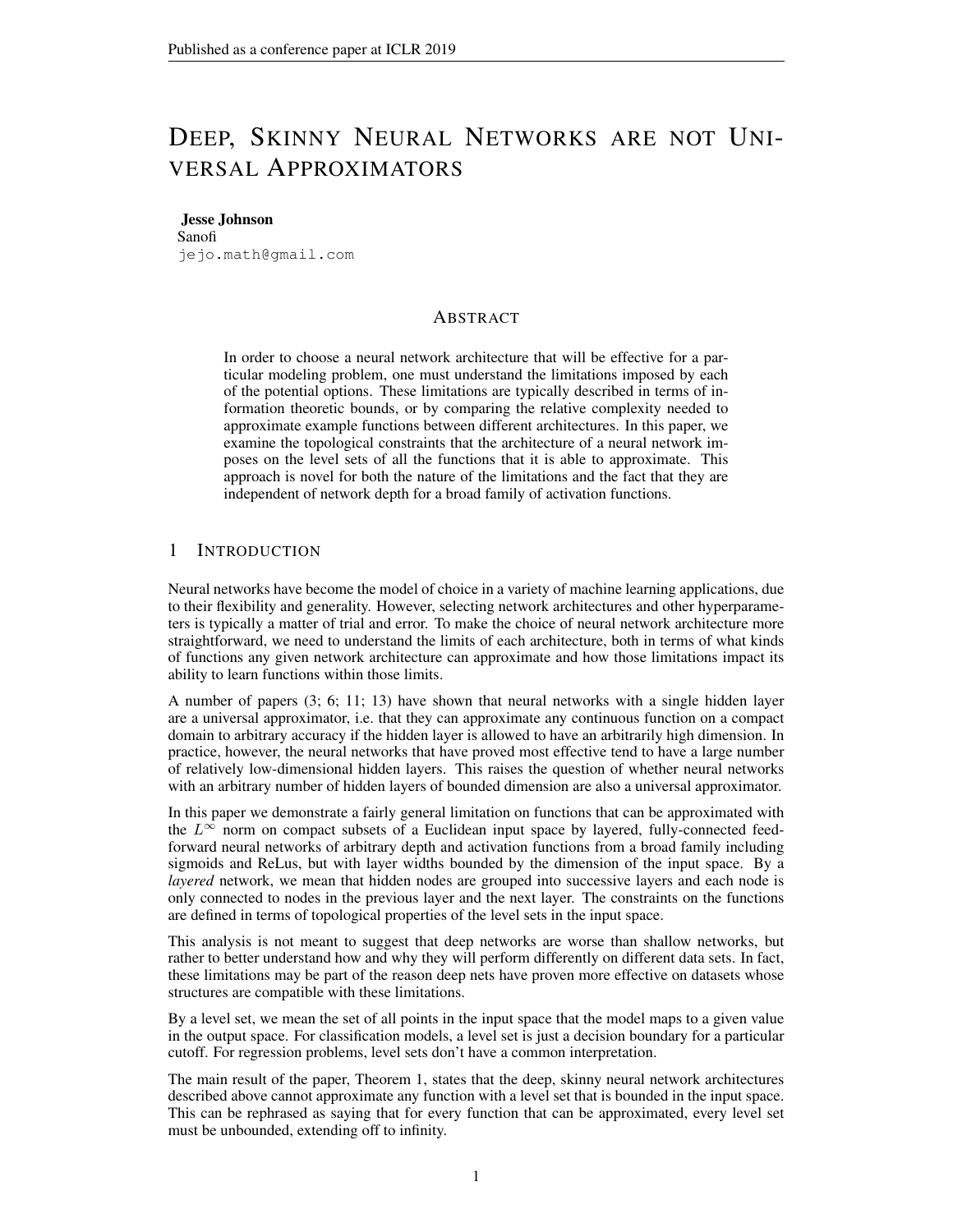While a number of recent papers have made impressive progress in understanding the limitations of different neural network architectures, this result is notable because it is independent of the number of layers in the network, and because the limitations are defined in terms of a very simple topological property. Topological tools have recently been employed to study the properties of data sets within the field known as Topological Data Analysis (9), but this paper exploits topological ideas to examine the topology of the models themselves. By demonstrating topological constraints on a widely used family of models, we suggest that there is further potential to apply topological ideas to understand the strengths and weaknesses of algorithms and methodologies across machine learning.

After discussing the context and related work in Section 2, we introduce the basic definitions and notation in Section 3, then state the main Theorem and outline the proof in Section 4. The detailed proof is presented in Sections 5 and 6. We present experimental results that demonstrate the constraints in Section 7, then in Section 8 we present conclusions from this work.

## 2 RELATED WORK

A number of papers have demonstrated limitations on the functions that can be approximated by neural networks with particular architectures (2; 12; 14; 15; 18; 19; 21; 22; 23; 24; 25; 27; 29; 32). These are typically presented as asymptotic bounds on the size of network needed to approximate any function in a given family to a given  $\varepsilon$ .

Lu et al (17) gave the first non-approximation result that is independent of complexity, showing that there are functions that no ReLu-based deep network of width equal to the dimension of the input space can approximate, no matter how deep. However, they consider convergence in terms of the  $L^1$ norm on the entire space  $\mathbb{R}^n$  rather than  $L^{\infty}$  on a compact subset. This is a much stricter definition than the one used in this paper so even for ReLu networks, Theorem 1 is a stronger result.

The closest existing result to Theorem 1 is a recent paper by Nguyen, Mukkamala and Hein (26) which shows that for multi-label classification problems defined by an argmax condition on a higherdimensional output function, if all the hidden layers of a neural network have dimension less than or equal to the input dimension then the region defining each class must be connected. The result applies to one-to-one activation functions, but could probably be extended to the family of activation functions in this paper by a similar limiting argument.

Universality results have been proved for a number of variants of the networks described in Theorem 1. Rojas (28) showed that any two discrete classes of points can be separated by a decision boundary of a function defined by a deep, skinny network in which each layer has a single perceptron that is connected both to the previous layer and to the input layer. Because of the connections back to the input space, such a network is not layered as defined above, so Theorem 1 doesn't contradict this result. In fact, to carry out Rojas' construction with a layered feed-forward network, you would need to put all the perceptrons in a single hidden layer.

Sutskever and Hinton (30) showed that deep belief networks whose hidden layers have the same dimension as the input space can approximate any function over binary vectors. This binary input space can be interpreted as a discrete subset of Euclidean space. So while Theorem 1 does not apply to belief networks, it's worth noting that any function on a discrete set can be extended to the full space in such a way that the resulting function satisfies the constraints in Theorem 1.

This unexpected constraint on skinny deep nets raises the question of whether such networks are so practically effective despite being more restrictive than wide networks, or because of it. Lin, Tegmark and Rolnick (16) showed that for data sets with information-theoretic properties that are common in physics and elsewhere, deep networks are more efficient than shallow networks. This may be because such networks are restricted to a smaller search space concentrated around functions that model shapes of data that are more likely to appear in practice. Such a conclusion would be consistent with a number of papers showing that there are functions defined by deep networks that can only by approximated by shallow networks with asymptotically much larger number of nodes (4; 7; 10; 20; 31).

A slightly different phenomenon has been observed for recurrent neural networks, which are universal approximators of dynamic systems (8). In this setting, Collins, Sohl-Dickstein and Sussillo (5) showed that many differences that have been reported on the performance of RNNs are due to their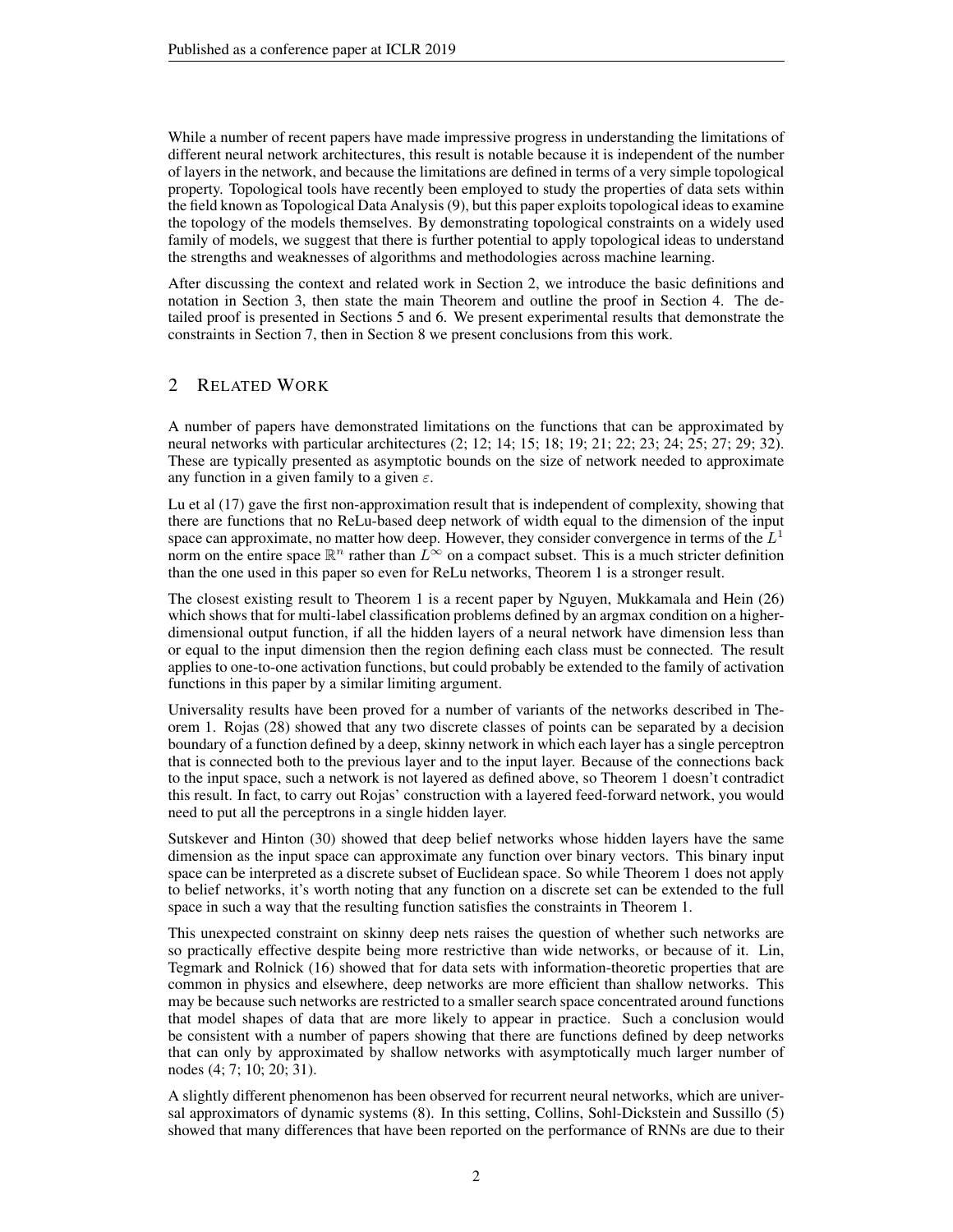training effectiveness, rather than the expressiveness of the networks. In other words, the effectiveness of a given family of models appears to have less to do with whether it includes an accurate model, and more to do with whether a model search algorithm like gradient descent is likely to find an accurate model within the search space of possible models.

#### 3 TERMINOLOGY AND NOTATION

A *model family* is a subset M of the space  $C(\mathbb{R}^n, \mathbb{R}^m)$  of continuous functions from input space  $\mathbb{R}^n$ to output space  $\mathbb{R}^m$ . For parametric models, this subset is typically defined as the image of a map  $\mathbb{R}^k \to \mathcal{C}(\mathbb{R}^n, \mathbb{R}^m)$ , where  $\mathbb{R}^k$  is the parameter space. A non-parametric model family is typically the union of a countably infinite collection of parametric model families. We will not distinguish between parametric and non-parametric families in this section.

Given a function  $g: \mathbb{R}^n \to \mathbb{R}^m$ , a compact subset  $A \subset \mathbb{R}^n$  and a value  $\epsilon > 0$ , we will say that a second function f  $(\epsilon, A)$ -approximates g if for every  $x \in A$ , we have  $|f(x) - g(x)| < \epsilon$ . Similarly, we will say that a model family  $M(\epsilon, A)$ *-approximates* g if there is a function f in M that  $(\epsilon, A)$ -approximates q.

More generally, we will say that M *approximates* f if for every compact  $A \subset \mathbb{R}^n$  and value  $\epsilon > 0$ there is a function f in M that  $(\epsilon, A)$ -approximates g. This is equivalent to the statement that there is a sequence of functions  $f_i \in M$  that converges pointwise (though not necessarily uniformly) to g on all of  $\mathbb{R}^n$ . However, we will use the  $(\epsilon, A)$  definition throughout this paper.

We'll describe families of layered neural networks with the following notation: Given an activation function  $\varphi : \mathbb{R} \to \mathbb{R}$  and a finite sequence of positive integers  $n_0, n_1, \ldots, n_\kappa$ , let  $\mathcal{N}_{\varphi,n_0,n_1,\ldots,n_\kappa}$  be the family of functions defined by a layered feed-forward neural network with  $n_0$  inputs,  $n_k$  outputs and fully connected hidden layers of width  $n_1, \ldots, n_{\kappa-1}$ .

With this terminology, Hornik et al's results can be restated as saying that the (non-parametric) model family defined as the union of all families  $\mathcal{N}_{\varphi,n_0,n_1,1}$  approximates any continuous function. (Here,  $\kappa = 2$  and  $n_2 = 1$ .)

We're interested in deep networks with bounded dimensional layers, so we'll let  $\mathcal{N}_{\varphi,n}^*$  be the union of all the model families  $\mathcal{N}_{\varphi,n_0,n_1,\dots,n_{\kappa-1},1}$  such that  $n_i \leq n$  for all  $i < \kappa$ .

For the main result, we will restrict our attention to a fairly large family of activation functions. We will say that an activation function  $\varphi$  is *uniformly approximated by one-to-one functions* if there is a sequence of continuous, one-to-one functions that converge to  $\varphi$  uniformly (not just pointwise).

Note that if the activation function is itself one-to-one (such as a sigmoid) then we can let every function in the sequence be  $\varphi$  and it will converge uniformly. For the ReLu function, we need to replace the the large horizontal portion with a function such as  $\frac{1}{n} \arctan(x)$ . Since this function is one-to-one and negative for  $x < 0$ , each function in this sequence will be one-to-one. Since it's bounded between  $-\frac{1}{n}$  and 0, the sequence will converge uniformly to the ReLu function.

#### 4 OUTLINE OF THE MAIN RESULT

The main result of the paper is a topological constraint on the level sets of any function in the family of models  $\mathcal{N}_{\varphi,n}^*$ . To understand this constraint, recall that in topology, a set C is *path connected* if any two points in C are connected by a continuous path within C. A *path component* of a set A is a subset  $C \subset A$  that is connected, but is not a proper subset of a larger connected subset of A.

**Definition 1.** We will say that a function  $f : \mathbb{R}^n \to \mathbb{R}$  has *unbounded level components* if for every  $y \in \mathbb{R}$ , every path component of  $f^{-1}(y)$  is unbounded.

The main result of this paper states that deep, skinny neural networks can only approximate functions with unbounded level components. Note that this definition is stricter than just requiring that every level set be bounded. The stricter definition in terms of path components guarantees that the property is preserved by limits, a fact that we will prove, then use in the proof of Theorem 1. Just having bounded level sets is not preserved under limits.

**Theorem 1.** *For any integer*  $n \geq 2$  *and uniformly continuous activation function*  $\varphi : \mathbb{R} \to \mathbb{R}$  *that can be approximated by one-to-one functions, the family of layered feed-forward neural networks*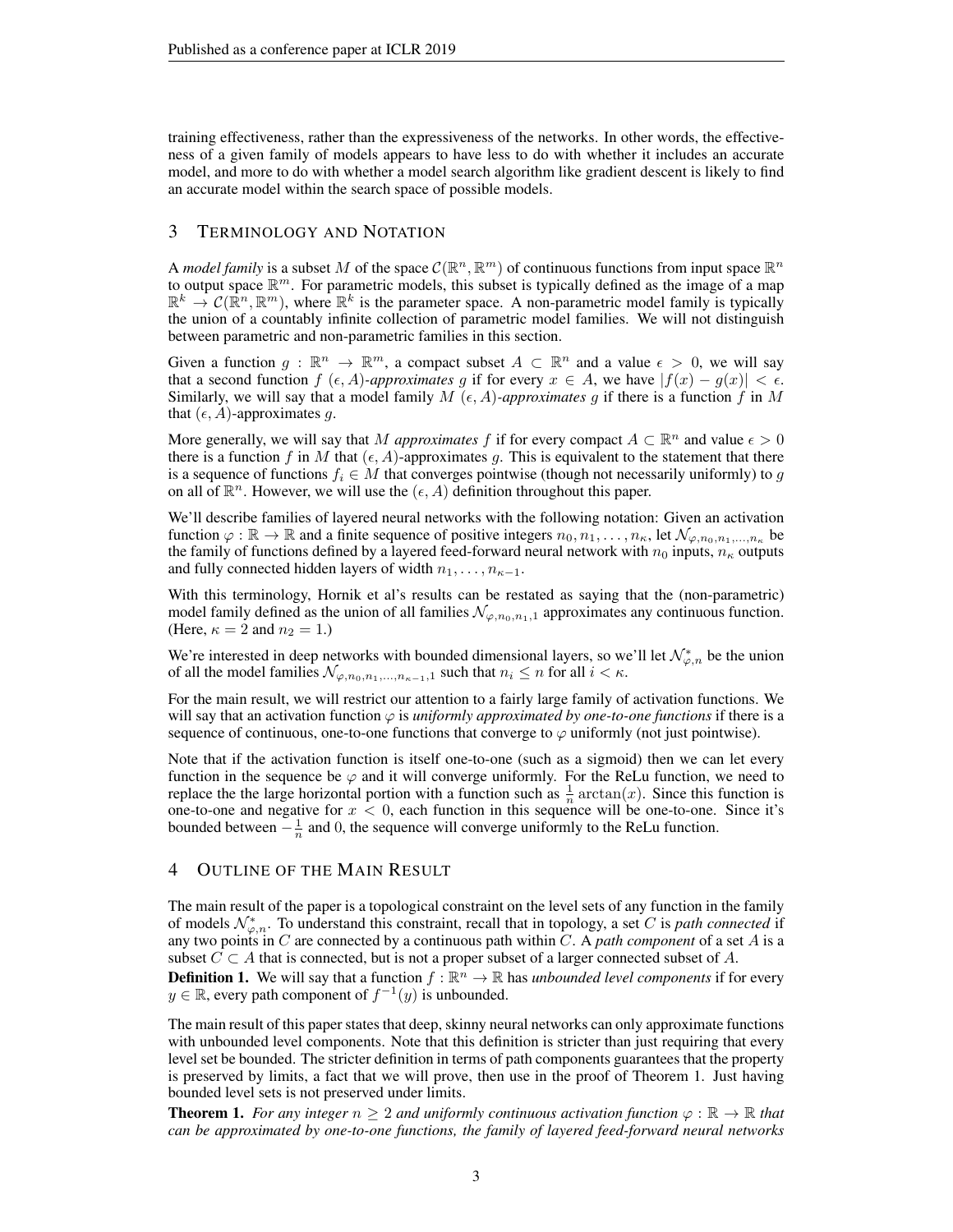

Figure 1: A generic function defined by a deep network is the composition of a one-to-one function and a linear function. Each level set is therefore homeomorphic to the intersection of an open topological ball with an  $n - 1$ -dimensional hyperplane, which forces it to be unbounded.

*with input dimension* n *in which each hidden layer has dimension at most* n *cannot approximate any function with a level set containing a bounded path component.*

The proof of Theorem 1 consists of two steps. In the first step, described in Section 5, we examine the family of functions defined by deep, skinny neural networks in which the activation is one-to-one and the transition matrices are all non-singular.

We prove two results about this smaller family of functions: First, Lemma 2 states that any function that can be approximated by  $\mathcal{N}_{\varphi,n}^*$  can be approximated by functions in this smaller family. This is fairly immediate from the assumptions on  $\varphi$  and the fact that singular transition matrices can be approximated by non-singular ones.

Second, Lemma 4 states that the level sets of these functions have unbounded level components. The proof of this Lemma is, in many ways, the core argument of the paper and is illustrated in Figure 1. The idea is that any function in this smaller family can be written as a composition of a one-to-one function and a linear projection, as in the top row of the Figure.

As suggested in the bottom row, this implies that each level set/decision boundary in the full function is defined by the intersection of the image of the one-to-one function (the gray patch in the middle) with a hyperplane that maps to a single point in the second function. Intuitively, this intersection extends out to the edges of the gray blob, so its preimage in the original space must extend out to infinity in Euclidean space, i.e. it must be unbounded.

The second part of the proof of Theorem 1, described in Section 5, is Lemma 5 which states that the limit of functions with unbounded level components also has unbounded level components. This is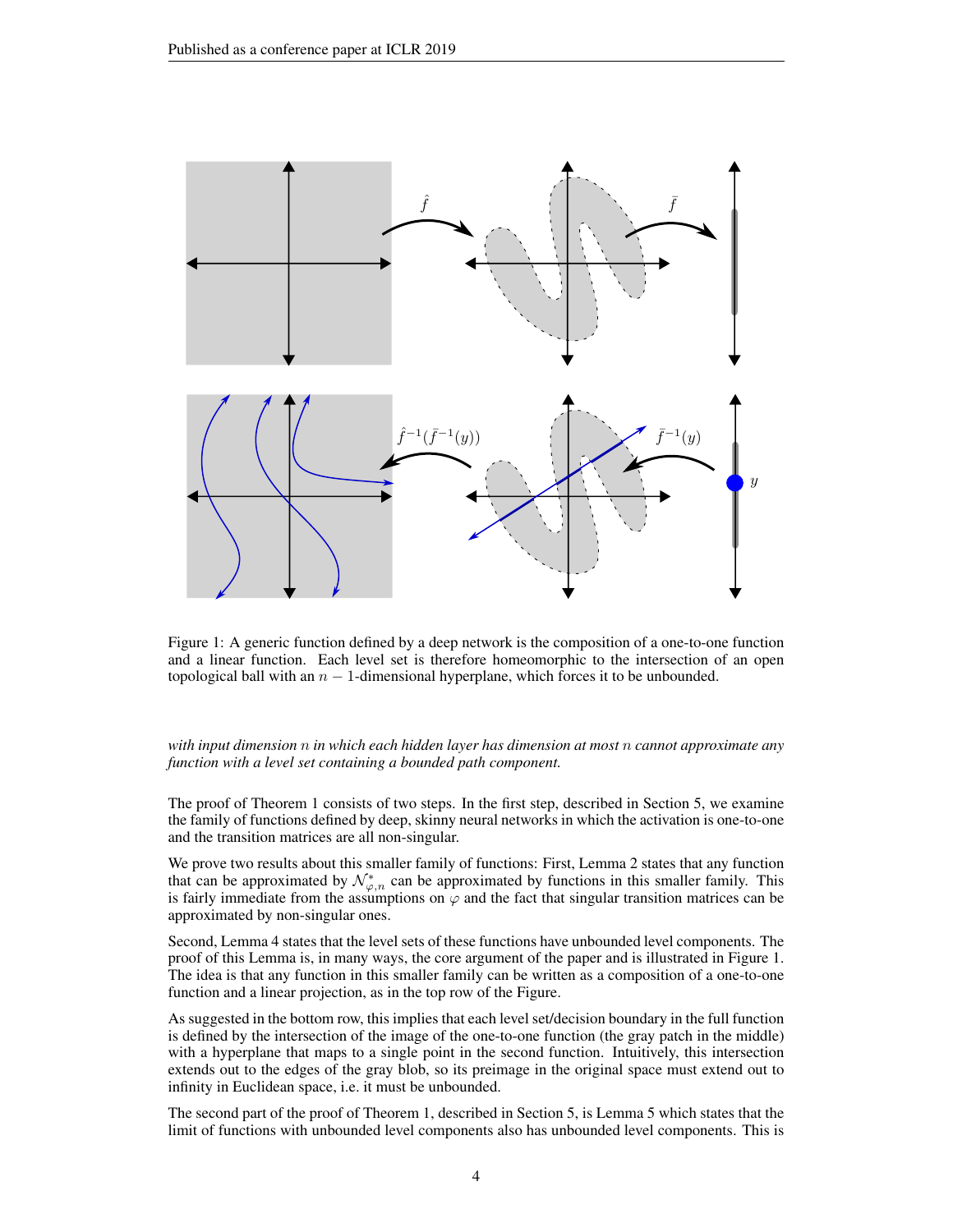a subtle technical argument, though it should be intuitively unsurprising that unbounded sets cannot converge to bounded sets.

The proof of Theorem 1 is the concatenation of these three Lemmas: If a function can be approximated by  $\mathcal{N}_{\varphi,n}^*$  then it can be approximated by the smaller model family (Lemma 2), so it can be approximated by functions with unbounded level components (Lemma 4), so it must also have unbounded level components (Lemma 5).

## 5 CHARACTERIZING LEVEL SETS OF "GENERIC" NEURAL NET FUNCTIONS

We will say that a function in  $\mathcal{N}_{\varphi,n}^*$  is *non-singular* if  $\varphi$  is continuous and one-to-one,  $n_i = n$  for all  $i < k$  and the matrix defined by the weights between each pair of layers is nonsingular. Note that if  $\varphi$  is not one-to-one, then  $\mathcal{N}_{\varphi,n}^*$  will not contain any non-singular functions. If it is one-to-one then  $\mathcal{N}^*_{\varphi,n}$  will contain a mix of singular and non-singular functions.

Define the *model family of non-singular functions*  $\hat{\mathcal{N}}_n$  to be the union of all non-singular functions in families  $\mathcal{N}_{\varphi,n}^*$  for all activation functions  $\varphi$  and a fixed n.

**Lemma 2.** If g is approximated by  $\mathcal{N}^*_{\varphi,n}$  for some continuous activation function  $\varphi$  that can be uniformly approximated by one-to-one functions then it is approximated by  $\hat{\mathcal{N}_{n}}.$ 

To prove this Lemma, we will employ a technical result from point-set topology, relying on the fact that a function in  $\mathcal{N}_{\varphi,n}^*$  can be written as a composition of linear functions defined by the weights between successive layers, and non-linear functions defined by the activation function  $\varphi$ .

**Lemma 3.** Assume  $f : \mathbb{R}^n \to \mathbb{R}^m$  is a function that can be written as a composition  $f = f_{\kappa} \circ \cdots \circ f_{\kappa}$  $f_1 \circ f_0$  where each  $f_i: \mathbb{R}^{n_i} \to \mathbb{R}^{n_{i+1}}$  is a continuous function. Let  $A \subset \mathbb{R}^n$  be a compact subset *and choose*  $\varepsilon > 0$ *.* 

*Then there is a compact subset*  $A_i \subset \mathbb{R}^{n_i}$  *for each i and*  $\delta > 0$  *such that if*  $g_i : \mathbb{R}^{n_i} \to \mathbb{R}^{n_{i+1}}$  *is a* function that  $(\delta, A_i)$ -approximates  $f_i$  for each  $i$  then the composition  $g = g_\kappa \circ \cdots \circ g_1 \circ g_0$  will (ε, A)*-approximate* g*.*

One can prove Lemma 3 by induction on the number of functions in the composition, choosing each  $A_i \subset \mathbb{R}^{n_i}$  to be a closed  $\varepsilon$ -neighborhood of the image of A in the composition up to i. For each new function, the  $\delta$  on the compact set tells you what  $\delta$  you need to choose for the composition of the preceding functions. We will not include the details here.

*Proof of Lemma 2.* We'll prove this Lemma by showing that  $\hat{\mathcal{N}}_n$  approximates any given function in  $\mathcal{N}_{\varphi,n}^*$ . Then, given  $\varepsilon > 0$ , a compact set  $A \subset \mathbb{R}^n$  and a function g that is approximated by  $\mathcal{N}_{\varphi,n}^*$ , we can choose a function  $f \in \mathcal{N}_{\varphi,n}^*$  that  $(\varepsilon/2, A)$ -approximates g and a function in  $\hat{\mathcal{N}}_n$  that  $(\varepsilon/2, A)$ -approximates f.

So we will reset the notation, let g be a function in  $\mathcal{N}^*_{\varphi,n}$ , let  $A \subset \mathbb{R}^n$  be a compact subset and choose  $\varepsilon > 0$ . As noted above, g is a composition  $g = \nu_{\kappa} \circ \ell_{\kappa} \circ \cdots \circ \nu_0 \circ \ell_0$  where each  $\ell_i$  is a linear function defined by the weights between consecutive layers and each  $\nu_i$  is a nonlinear function defined by a direct product of the activation function  $\varphi$ .

If any of the hidden layers in the network defining  $g$  have dimension strictly less than  $n$  then we can define the same function with a network in which that layer has dimension exactly  $n$ , but the weights in and out of the added neurons are all zero. Therefore, we can assume without loss of generality that all the hidden layers in  $g$  have dimension exactly  $n$ , though the linear functions may be singular.

Let  $\{A_i\}$  and  $\delta > 0$  be as defined by Lemma 3. We want to find functions  $\hat{\nu}_i$  and  $\hat{\ell}_i$  that  $(\delta, A_i)$ approximate each  $\nu_i$  and  $\ell_i$  and whose composition is in  $\hat{\mathcal{N}}_n$ .

For the composition to be in  $\hat{\mathcal{N}}_n$ , we need each  $\hat{\ell}_i$  to be non-singular. If  $\ell_i$  is already non-singular, then we choose  $\hat{\ell}_i = \ell_i$ . Otherwise, we can perturb the weights that define the linear map  $\ell_i$  by an arbitrarily small amount to make it non-singular. In particular, we can choose this arbitrarily small amount to be small enough that the function values change by less than  $\delta$  on  $A_i$ .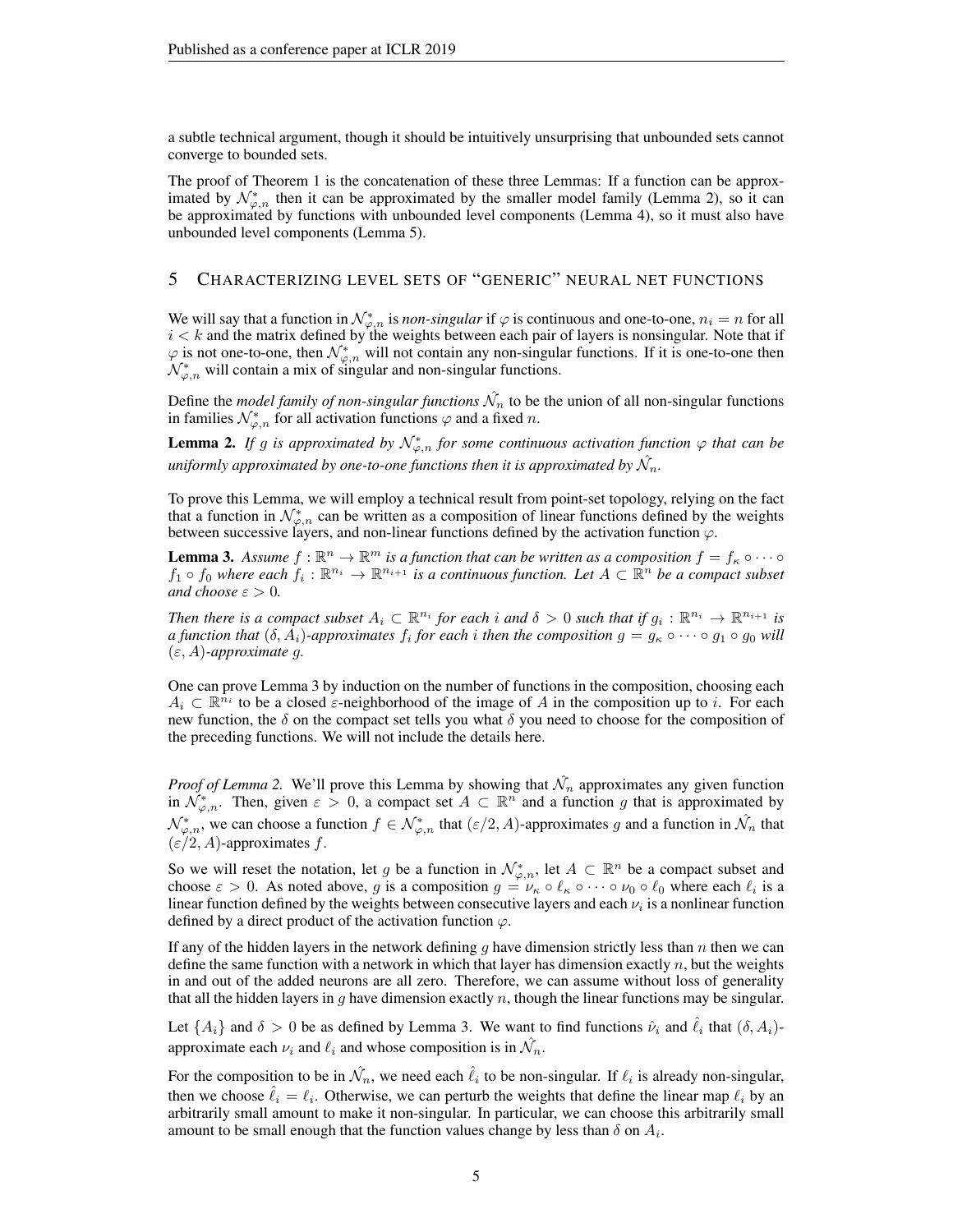Similarly, we want each  $\hat{\nu}_i$  to be a direct product of a continuous, one-to-one activation functions. By assumption,  $\varphi$  can be approximated by such functions and we can choose the tolerance for this approximation to be small enough that  $\hat{\nu}_i$  ( $\delta$ ,  $A_i$ )-approximates  $\nu_i$ . In fact, we can choose a single activation function for all the nonlinear layers, on each corresponding compact set.

Thus we can choose each  $\hat{\ell}_i$  and an activation function  $\hat{\varphi}$  that defines all the functions  $\nu_i$ , so that the composition is in  $\hat{\mathcal{N}}_n$  and, by Lemma 3, the composition  $(\varepsilon, A)$ -approximates g.

#### 6 CHARACTERIZING LEVEL SETS IN A LIMIT OF FUNCTIONS.

Lemma 2 implies that if  $\mathcal{N}_{\varphi,n}^*$  is universal then so is  $\hat{\mathcal{N}}_n$ . So to prove Theorem 1, we will show that every function in  $\hat{\mathcal{N}}_n$  has level sets with only unbounded components, then show that this property extends to any function that it approximates.

**Lemma 4.** If  $f$  is a function in  $\hat{\mathcal{N}}_n$  then every level set  $f^{-1}(y)$  is homeomorphic to an open (possibly  $\mathit{empty}$  subset of  $\mathbb{R}^{n-1}$ . This implies that f has unbounded level components.

*Proof.* Assume f is a non-singular function in  $\hat{\mathcal{N}}_n$ , where  $\varphi$  is continuous and one-to-one. Let  $\hat{f}: \mathbb{R}^n \to \mathbb{R}^n$  be the function defined by all but the last layer of the network. Let  $\bar{f}: \mathbb{R}^n \to \mathbb{R}$  be the function defined by the map from the last hidden layer to the final output layer so that  $f = \bar{f} \circ \hat{f}$ .

The function  $f$  is a composition of the linear functions defined by the network weights and the nonlinear function at each step defined by applying the activation function to each dimension. Because f is nonsingular, the linear functions are all one-to one. Because  $\varphi$  is continuous and one-to-one, so are all the non-linear functions. Thus the composition  $\hat{f}$  is also one-to-one, and therefore a homeomorphism from  $\mathbb{R}^n$  onto its image  $I_{\hat{f}}$ . Since  $\mathbb{R}^n$  is homeomorphic to an open *n*-dimensional ball,  $I_{\hat{f}}$  is an open subset of  $\mathbb{R}^n$ , as indicated in the top row of Figure 1.

The function f is the composition of a linear function to R with  $\varphi$ , which is one-to-one by assumption. So the preimage  $\bar{f}^{-1}(y)$  for any  $y \in \mathbb{R}$  is an  $(n-1)$ -dimensional plane in  $\mathbb{R}^n$ . The preimage  $f^{-1}(y)$  is the preimage in  $\hat{f}$  of this  $(n-1)$ -dimensional plane, or rather the preimage of the intersection  $I_f \cap \overline{f}^{-1}(y)$ , as indicated in the bottom right/center of the Figure. Since  $I_f$  is open as a subset of  $\mathbb{R}^n$ , the intersection is open as a subset of  $\bar{f}^{-1}(y)$ .

Since  $\hat{f}$  is one-to-one, its restriction to this preimage (shown on the bottom left of the Figure) is a homeomorphism from  $f^{-1}(y)$  to this open subset of the  $(n-1)$ -dimensional plane  $\bar{f}^{-1}(y)$ . Thus  $f^{-1}(y)$  is homeomorphic to an open subset of  $\mathbb{R}^{n-1}$ .

Finally, recall that the preimage in a continuous function of a closed set is closed, so  $f^{-1}(y)$  is closed as a subset of  $\mathbb{R}^n$ . If it were also bounded, then it would be compact. However, the only compact, open subset of  $\mathbb{R}^{n-1}$  is the empty set, so  $f^{-1}(y)$  is either unbounded or empty. Since each path component of a subset of  $\mathbb{R}^{n-1}$  is by definition non-empty, this proves that any component of  $f$  is unbounded.  $\Box$ 

All that remains is to show that this property extends to the functions that  $\hat{\mathcal{N}}_n$  approximates.

Lemma 5. *If* M *is a model family in which every function has unbounded level components then any function approximated by* M *has unbounded level components.*

*Proof.* Let  $g : \mathbb{R}^n \to \mathbb{R}$  be a function with a level set  $g^{-1}(y)$  containing a bounded path component C. Note that level sets are closed as subsets of  $\mathbb{R}^n$  and bounded, closed sets are compact so C is compact. We can therefore choose a value  $\mu$  such that any point of  $g^{-1}(y)$  outside of  $\tilde{C}$  is distance greater than  $\mu$  from every point in  $C$ .

Let  $\eta_C$  be the set of all points that are distance strictly less than  $\mu/2$  from C. This is an open subset of  $\mathbb{R}^n$ , shown as the shaded region in the center of Figure 2, and we will let F be the frontier of  $\eta_C$ – the set of all points that are limit points of both  $\eta_C$  and limit points of its complement.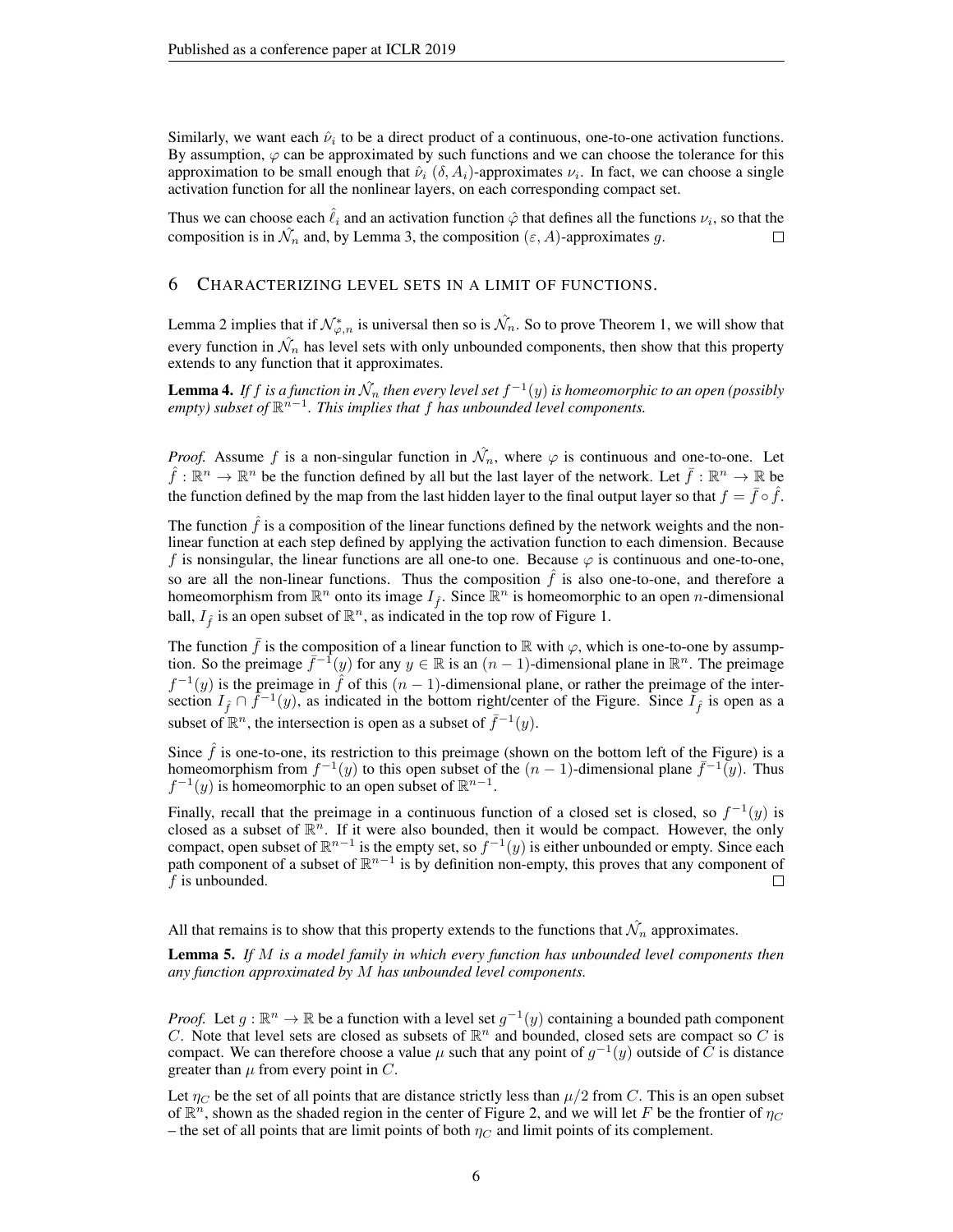

Figure 2: In the proof of Lemma 2, we choose  $\varepsilon$  by finding an intercal  $U = (y - \varepsilon, y + \varepsilon)$  whose preimage contains a bounded component  $\hat{C}$ .

By construction, every point in F is distance  $\mu/2$  from C so F is disjoint from C. Moreover, since every point in  $g^{-1}(y) \setminus C$  is distance at least  $\mu$  from C, F is disjoint from the rest of  $g^{-1}(y)$  as well, so y is in the complement of  $q(F)$ .

The frontier is the intersection of two closed sets, so  $F$  is closed. It's also bounded, since all points are a bounded distance from C, so F is compact. This implies that  $g(F)$  is a compact subset of  $\mathbb{R}$ , so its complement is open. Since y is in the complement of  $q(F)$ , this means that there is an open interval  $U = (y - \varepsilon, y + \varepsilon)$  that is disjoint from  $g(F)$ .

Let  $\hat{C}$  be the component of  $g^{-1}(U)$  that contains  $C$ , as indicated on the right of the Figure. Note that this set intersects  $\eta_C$  but is disjoint from its frontier. So  $\hat{C}$  must be contained in  $\eta_C$ , and is therefore bounded as well. In particular, each level set that intersects  $\hat{C}$  has a compact component in  $\hat{C}$ .

Let x be a point in  $C \subset \hat{C}$ . Since  $\hat{C}$  is bounded, there is a value r such that every point in  $\hat{C}$  is distance at most  $r$  from  $x$ .

Assume for contradiction that g is approximated by a model family  $M$  in which each function has unbounded level components. Choose  $R > r$  and let  $B_R(x)$  be a closed ball of radius R, centered at x. Because this is a compact set and g is approximated by M, we can choose a function  $f \in M$ that  $(\varepsilon/2, B_R(x))$ -approximates q.

Then  $|f(x) - g(x)| < \varepsilon/2$  so  $f(x) \in [y - \varepsilon/2, y + \varepsilon/2] \subset U$  and we will define  $y' = f(x)$ .

Since  $f \in M$ , every path component of  $f^{-1}(y')$  is unbounded, so there is a path  $\ell \subset f^{-1}(y')$  from x to a point that is distance R from x. If  $\ell$  passes outside of  $B_R(x)$ , we can replace  $\ell$  with the component of  $\ell \cap B_R(x)$  containing x to ensure that  $\ell$  stays inside of  $B_R(x)$ , but still reaches a point that is distance  $R$  from  $x$ .

Since every point  $x'' \in \ell$  is contained in  $B_R(x)$ , we have  $|f(x'') - g(x'')| < \varepsilon/2$ . This implies  $g(x'') \in [y - \varepsilon, y + \varepsilon] = U$  so the path is contained in  $g^{-1}(U)$ , and thus in the path component  $\hat{C}$ of  $g^{-1}(U)$ .

However, by construction the path  $\ell$  ends at a point whose distance from x is  $R > r$ , contradicting the assumption that every point in  $\hat{C}$  is distance at most r from x. This contradiction proves that g cannot be approximated by a model family  $M$  in which each function has unbounded level components.  $\Box$ 

*Proof of Theorem 1.* Let g be a function that is approximated by  $\mathcal{N}_{\varphi,n}^*$ , where  $\varphi$  is a continuous activation function that can be uniformly approximated by one-to-one functions.

By Lemma 2, since g is approximated by  $\mathcal{N}^*_{\varphi,n}$ , it must also be approximated by  $\hat{\mathcal{N}}_n$ . By Lemma 4, every function in  $\hat{\mathcal{N}}_n$  has bounded level components, so Lemma 5 implies that every function that this family approximates has unbounded level sets. Therefore  $g$  has unbounded level sets.  $\Box$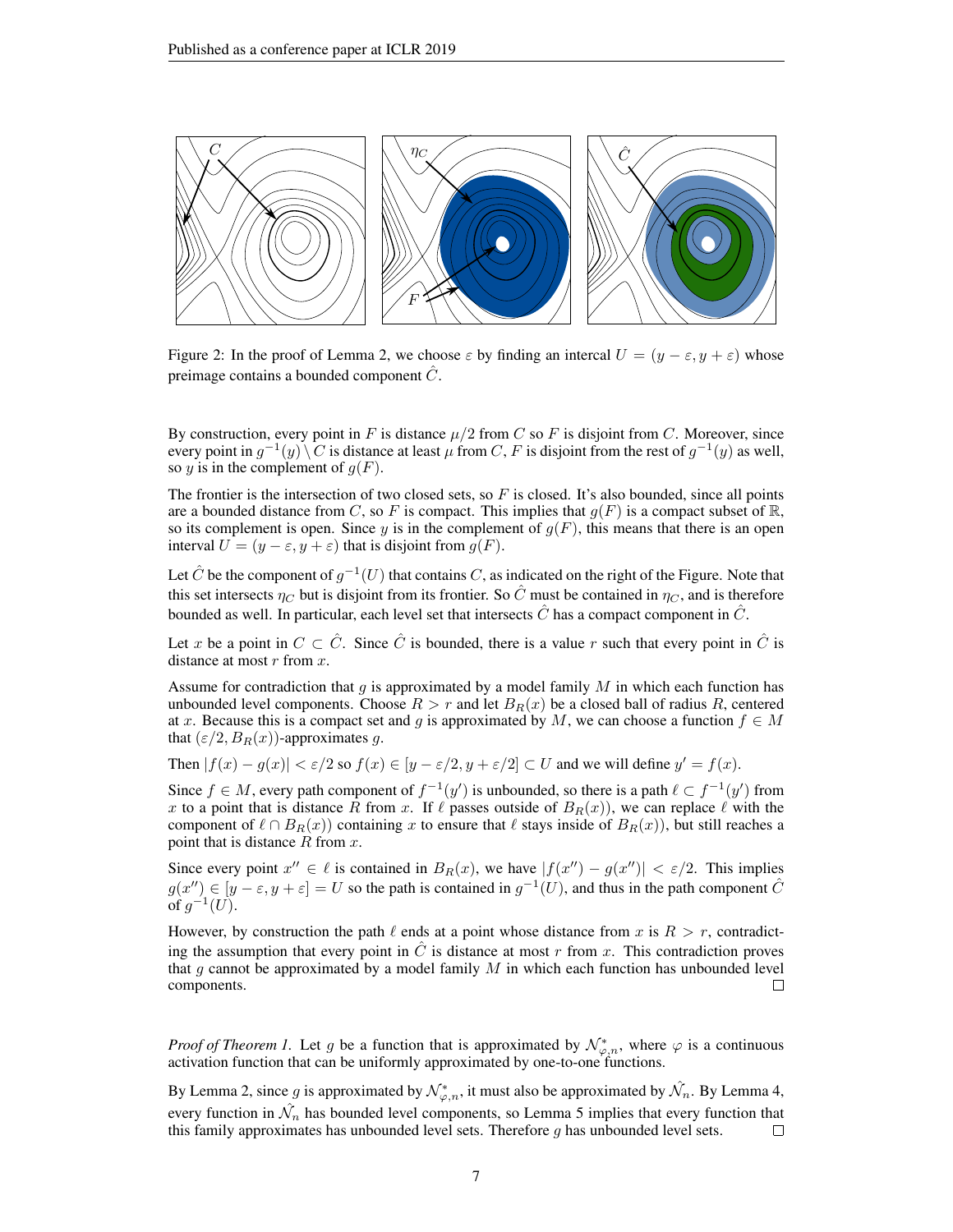

(a) The decision boundary learned with six, two-dimensional hidden layers is an unbounded curve that extends outside the region visible in the image.



(b) A network with a single threedimensional hidden layer learns a bounded decision boundary relatively easily.

## 7 EXPERIMENTS

To demonstrate the effect of Theorem 1, we used the TensorFlow Neural Network Playground (1) to train two different networks on a standard synthetic dataset with one class centered at the origin of the two-dimensional plane, and the other class forming a ring around it. We trained two neural networks and examined the plot of the resulting functions to characterize the level sets/decision boundaries. In these plots, the decision boundary is visible as the white region between the blue and orange regions defining the two labels.

The first network has six two-dimensional hidden layers, the maximum number of layers allowed in the webapp. As shown in Figure 3a, the decision boundary is an unbounded curve that extends beyond the region containing all the data points. The ideal decision boundary between the two classes of points would be a (bounded) loop around the blue points in the middle, but Theorem 1 proves that such a network cannot approximate a function with such a level set. A decision boundary such as the one shown in the Figure is as close as it can get. The extra hidden layers allow the decision boundary to curve around and minimize the neck of the blue region, but they do not allow it to pinch off completely.

The second network has a single hidden layer of dimension three - one more than that of the input space. As shown in Figure 3b, the decision boundary for the learned function is a loop that approximates the ideal decision boundary closely. It comes from the three lines defined by the hidden nodes, which make a triangle that gets rounded off by the activation function. Increasing the dimension of the hidden layer would make the decision boundary rounder, though in this case the model doesn't need the extra flexibility.

Note that this example generalizes to any dimension  $n$ , though without the ability to directly graph the results. In other words, for any Euclidean input space of dimension  $n$ , a sigmoid neural network with one hidden layer of dimension  $n + 1$  can define a function that cannot be approximated by any deep network with an arbitrary number of hidden layers of dimension at most  $n$ . In fact, this will be the case for any activation function that is bounded above or below, though we will not include the details of the argument here.

#### 8 CONCLUSION

In this paper, we describe topological limitations on the types of functions that can be approximated by deep, skinny neural networks, independent of the number of hidden layers. We prove the result using standard set theoretic topology, then present examples that visually demonstrate the result.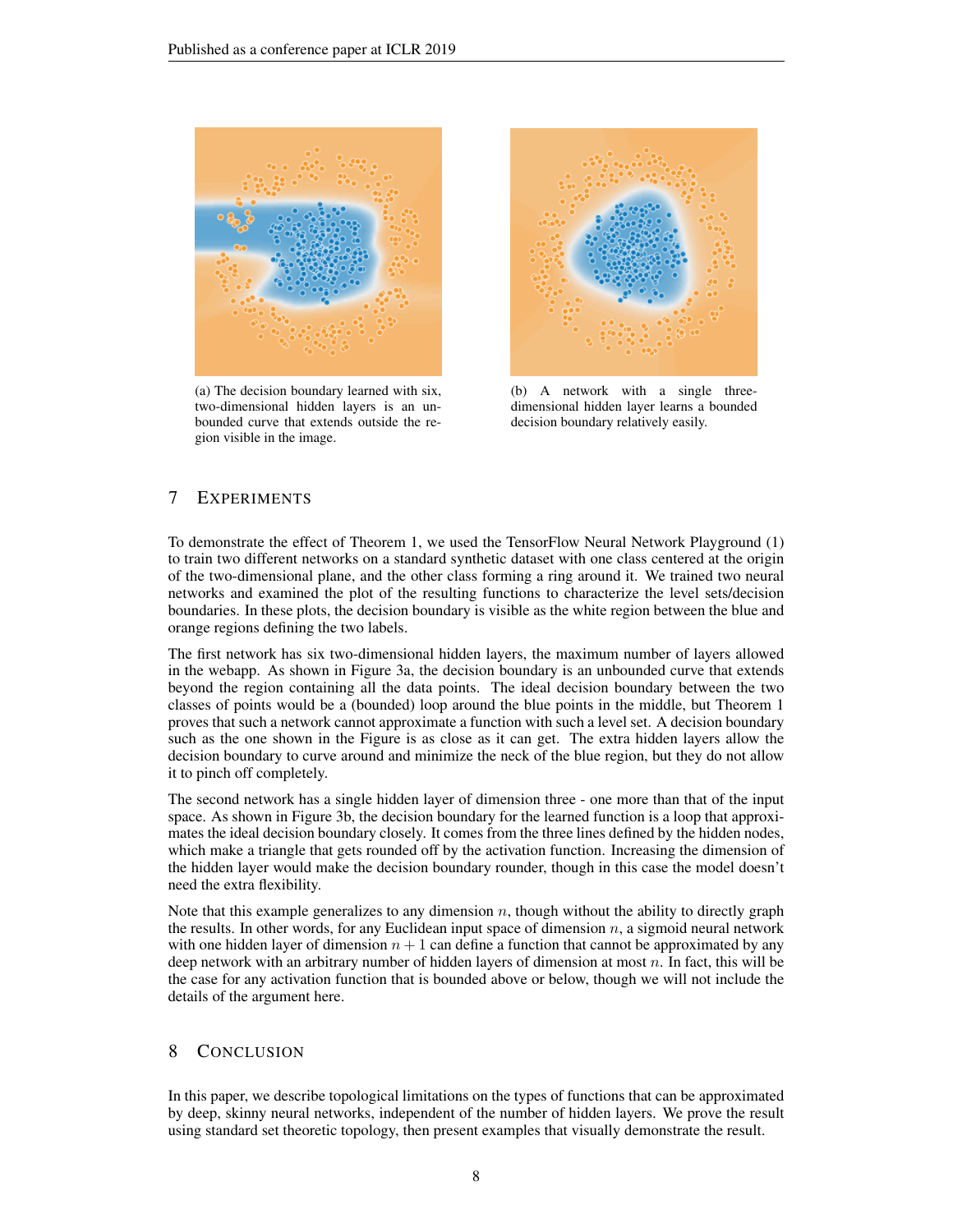This complements a body of existing literature that has demonstrated various limitations on neural networks that typically take a very different form and are expressed in terms of asymptotic network complexity. We expect that there is a great deal of remaining potential to explore further topological constraints on families of models, and to determine to what extent these topological constraints are simply a different way of describing more fundamental ideas that have been independently demonstrated elsewhere in other frameworks such as information theory.

#### **REFERENCES**

- [1] Tensorflow neural network playground. https://playground.tensorflow.org/. Accessed: 2018-04-20.
- [2] J. Ba and R. Caruana. Do deep nets really need to be deep? In *Advances in neural information processing systems*, pages 2654–2662, 2014.
- [3] A. R. Barron. Approximation and estimation bounds for artificial neural networks. *Machine learning*, 14(1):115–133, 1994.
- [4] N. Cohen, O. Sharir, and A. Shashua. On the expressive power of deep learning: A tensor analysis. In *Conference on Learning Theory*, pages 698–728, 2016.
- [5] J. Collins, J. Sohl-Dickstein, and D. Sussillo. Capacity and trainability in recurrent neural networks. *arXiv preprint arXiv:1611.09913*, 2016.
- [6] G. Cybenko. Approximation by superpositions of a sigmoidal function. *Mathematics of control, signals and systems*, 2(4):303–314, 1989.
- [7] O. Delalleau and Y. Bengio. Shallow vs. deep sum-product networks. In *Advances in Neural Information Processing Systems*, pages 666–674, 2011.
- [8] K. Doya. Universality of fully connected recurrent neural networks. *Dept. of Biology, UCSD, Tech. Rep*, 1993.
- [9] H. Edelsbrunner and J. Harer. Persistent homology-a survey. *Contemporary mathematics*, 453:257–282, 2008.
- [10] R. Eldan and O. Shamir. The power of depth for feedforward neural networks. In *Conference on Learning Theory*, pages 907–940, 2016.
- [11] K.-I. Funahashi. On the approximate realization of continuous mappings by neural networks. *Neural networks*, 2(3):183–192, 1989.
- [12] N. Harvey, C. Liaw, and A. Mehrabian. Nearly-tight vc-dimension bounds for piecewise linear neural networks. *arXiv preprint arXiv:1703.02930*, 2017.
- [13] K. Hornik, M. Stinchcombe, and H. White. Multilayer feedforward networks are universal approximators. *Neural networks*, 2(5):359–366, 1989.
- [14] V. Khrulkov, A. Novikov, and I. Oseledets. Expressive power of recurrent neural networks. *arXiv preprint arXiv:1711.00811*, 2017.
- [15] S. Liang and R. Srikant. Why deep neural networks for function approximation? *arXiv preprint arXiv:1610.04161*, 2016.
- [16] H. W. Lin, M. Tegmark, and D. Rolnick. Why does deep and cheap learning work so well? *Journal of Statistical Physics*, 168(6):1223–1247, 2017.
- [17] Z. Lu, H. Pu, F. Wang, Z. Hu, and L. Wang. The expressive power of neural networks: A view from the width. In *Advances in Neural Information Processing Systems*, pages 6232–6240, 2017.
- [18] J. Martens, A. Chattopadhya, T. Pitassi, and R. Zemel. On the representational efficiency of restricted boltzmann machines. In *Advances in Neural Information Processing Systems*, pages 2877–2885, 2013.